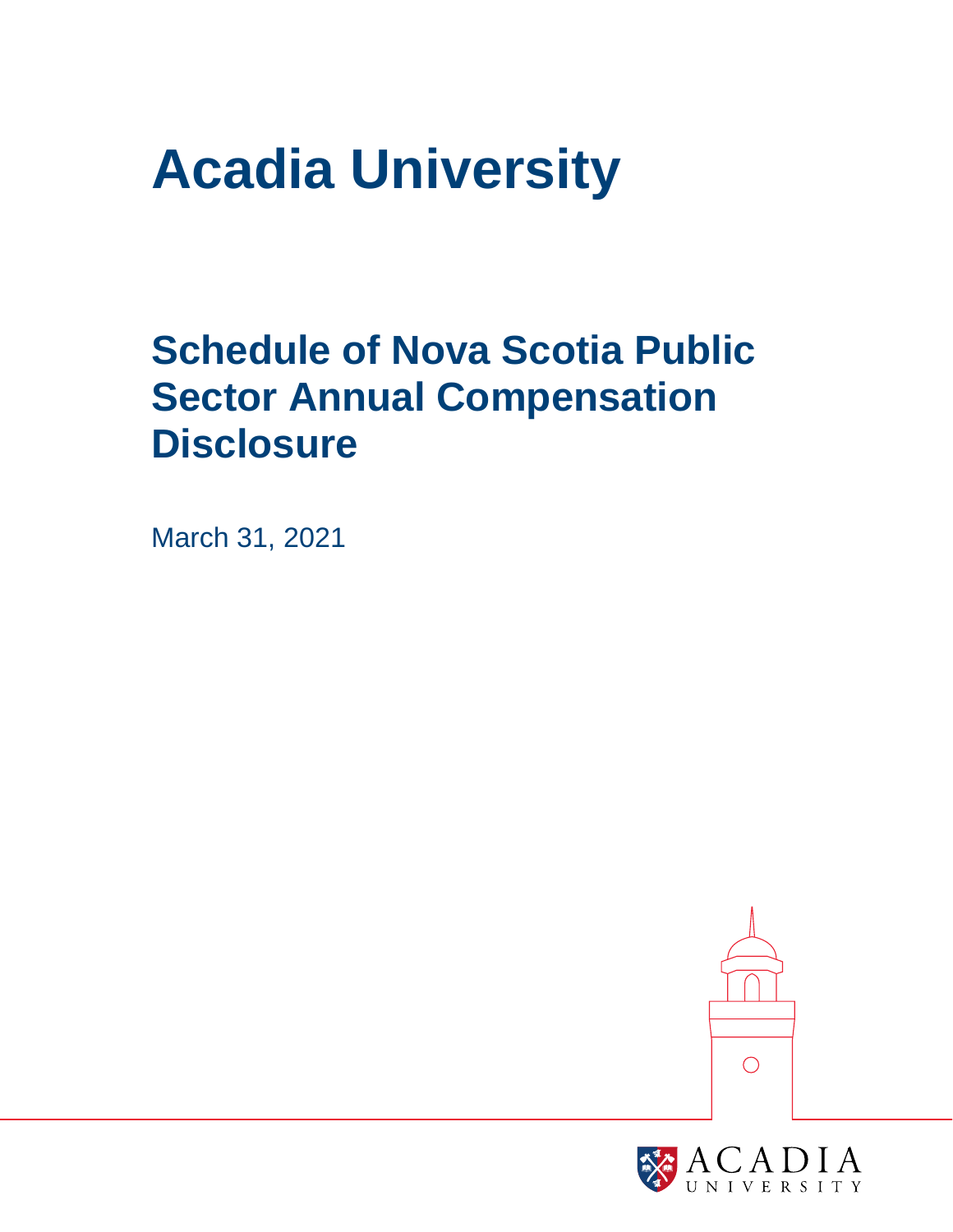

### Independent auditor's report

**Grant Thornton LLP**  Nova Centre, North Tower Suite 1000, 1675 Grafton Street Halifax, NS B3J 0E9

T +1 902 421 1734 F +1 902 420 1068

The Board of Governors of

**Acadia University** 

#### **Opinion**

We have audited the Schedule of employee compensation for Acadia University for the year ended March 31, 2021, and the notes, including a summary of significant accounting policies ("the Schedule").

In our opinion, the accompanying Schedule for the year ended March 31, 2021 is prepared, in all material respects, in accordance with the financial reporting provisions of the Public Sector Compensation Disclosure Act, 2010, C.43, S.1 ("PSCD Act").

#### **Basis for Opinion**

We conducted our audit in accordance with Canadian generally accepted auditing standards. Our responsibilities under those standards are further described in the *Auditor's Responsibilities for the Audit of the Schedule* section of our report. We are independent of the University in accordance with the ethical requirements that are relevant to our audit of the Schedule in Canada, and we have fulfilled our other ethical responsibilities in accordance with these requirements. We believe that the audit evidence we have obtained is sufficient and appropriate to provide a basis for our opinion.

#### **Emphasis of Matter - Basis of Accounting**

We draw attention to Note 1 to the Schedule, which describes the basis of accounting. The Schedule is prepared to assist the University meet the requirements of the PSCD Act. As a result, the Schedule may not be suitable for another purpose. Our opinion is not modified in respect of this matter.

#### **Responsibilities of Management and Those Charged with Governance for the Schedule**

Management is responsible for the preparation of the Schedule in accordance with the financial reporting provisions of the PSCD Act, and for such internal control as management determines is necessary to enable the preparation of the Schedule that is free from material misstatement, whether due to fraud or error.

Those charged with governance are responsible for overseeing the University's financial reporting process.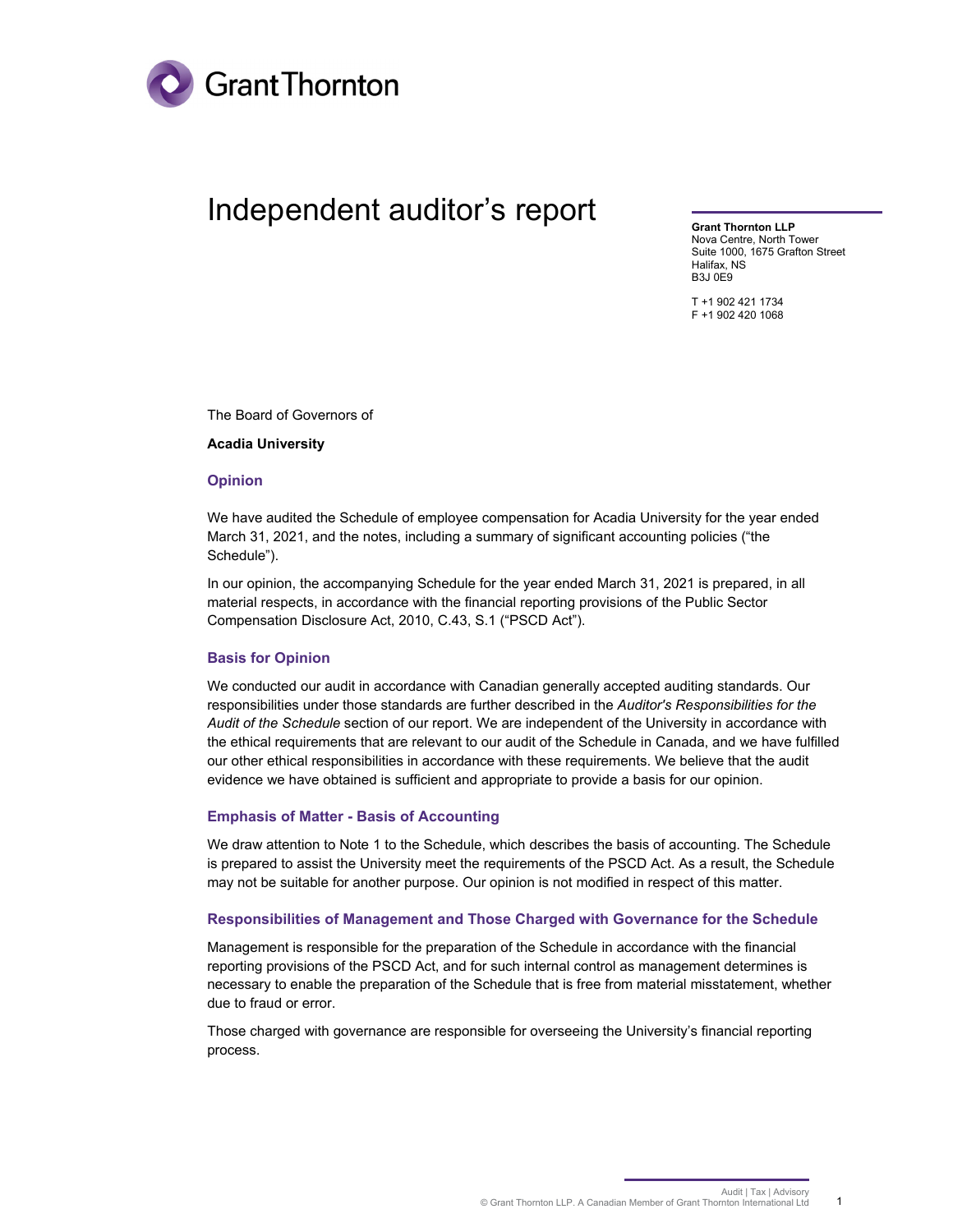#### **Auditor's Responsibilities for the Audit of the Schedule**

Our objectives are to obtain reasonable assurance about whether the Schedule as a whole is free from material misstatement, whether due to fraud or error, and to issue an auditor's report that includes our opinion. Reasonable assurance is a high level of assurance, but is not a guarantee that an audit conducted in accordance with Canadian generally accepted auditing standards will always detect a material misstatement when it exists. Misstatements can arise from fraud or error and are considered material if, individually or in the aggregate, they could reasonably be expected to influence the economic decisions of users taken on the basis of this Schedule.

As part of an audit in accordance with Canadian generally accepted auditing standards, we exercise professional judgment and maintain professional skepticism throughout the audit.

We also:

- Identify and assess the risks of material misstatement of the Schedule, whether due to fraud or error, design and perform audit procedures responsive to those risks, and obtain audit evidence that is sufficient and appropriate to provide a basis for our opinion. The risk of not detecting a material misstatement resulting from fraud is higher than for one resulting from error, as fraud may involve collusion, forgery, intentional omissions, misrepresentations, or the override of internal control.
- Obtain an understanding of internal control relevant to the audit in order to design audit procedures that are appropriate in the circumstances, but not for the purpose of expressing an opinion on the effectiveness of the University's internal control.
- Evaluate the appropriateness of accounting policies used and the reasonableness of accounting estimates and related disclosures made by management.

We communicate with those charged with governance regarding, among other matters, the planned scope and timing of the audit and significant audit findings, including any significant deficiencies in internal control that we identify during our audit.

June 18, 2021

Grant Thouton LLP

Halifax, Canada Chartered Professional Accountants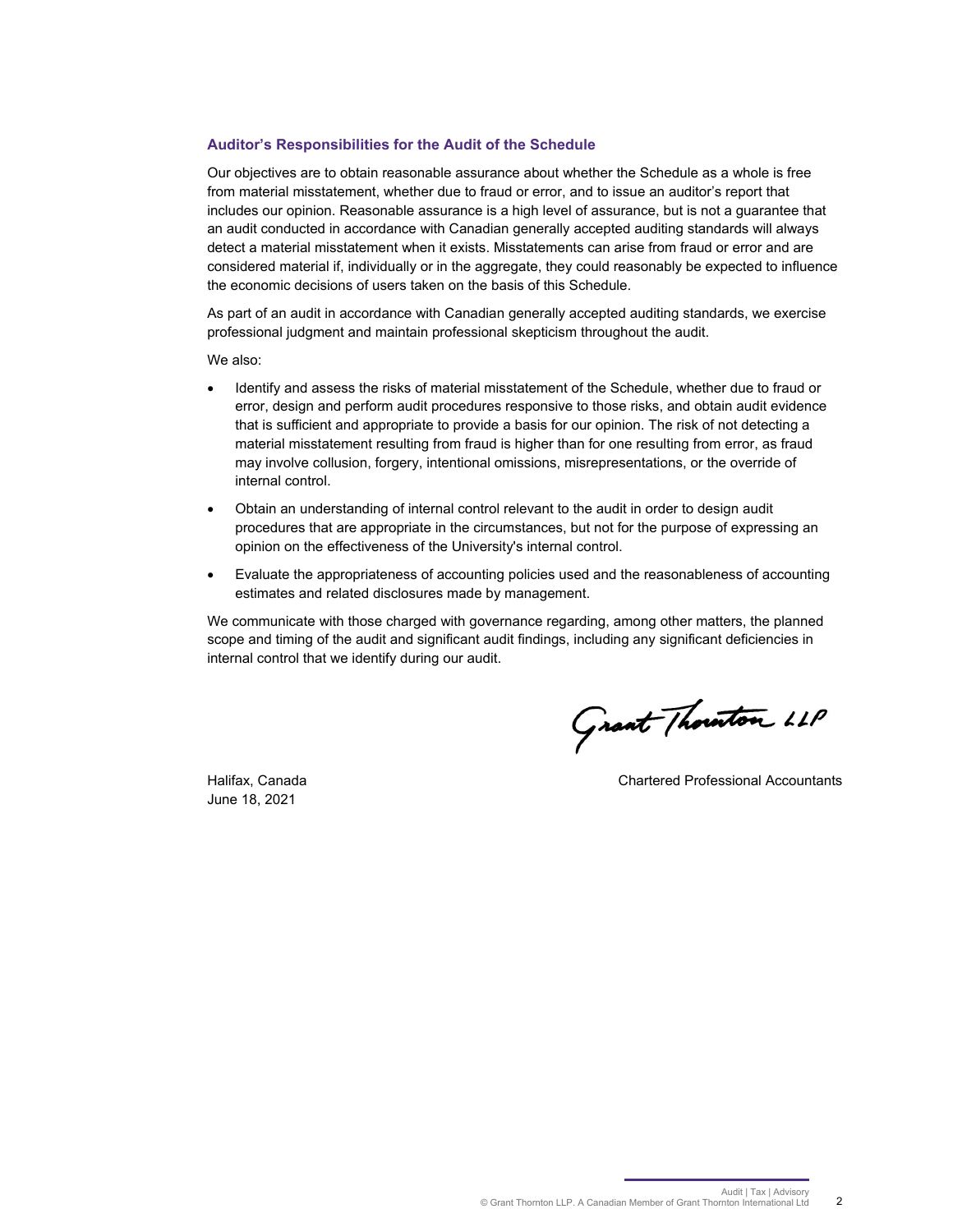| Name                  | Compensation |
|-----------------------|--------------|
| Abela, Paul           | 123,068      |
| Adam, Mark            | 109,667      |
| Ahern, Stephen        | 117,160      |
| Alexander, Cynthia    | 142,923      |
| Anderson, Barbara     | 111,526      |
| Arnold, Paul          | 111,213      |
| Avery, Trevor         | 109,922      |
| Aylward, Marie        | 127,685      |
| Banks, Jeffrey        | 155,714      |
| Barr, Sandra          | 162,374      |
| Bennett, Craig        | 153,815      |
| Benoit, Darcy         | 134,735      |
| Biro, Andrew          | 128,851      |
| Bishop, Claude-Mark   | 110,799      |
| Bissix, Glyn          | 159,257      |
| Bonner, Claudine      | 104,712      |
| Brickner, Rachel      | 108,291      |
| Brittain, James       | 102,507      |
| Brodeur, Darlene      | 131,188      |
| Callaghan, Edith      | 139,326      |
| Callaghan, Michael    | 121,947      |
| Callbeck, Christopher | 175,244      |
| Campbell, Wanda       | 146,617      |
| Carlsson, Liesel      | 100,215      |
| Champod, Anne         | 100,948      |
| Charke, Derek         | 126,889      |
| Chipman, Hugh         | 153,797      |
| Clarke, Nancy         | 132,209      |
| Cohen, Alice          | 101,301      |
| Colton, John          | 149,355      |
| Coombs, Melanie       | 100,074      |
| Corbett, Michael      | 134,984      |
| Cunningham, Richard   | 130,644      |
| Currie, Suzanne       | 162,477      |
| Curry, Eva            | 119,875      |
| Dahringer, Heather    | 131,699      |
| Delpeche, Bernard     | 140,948      |
| Dennis, Michael       | 144,525      |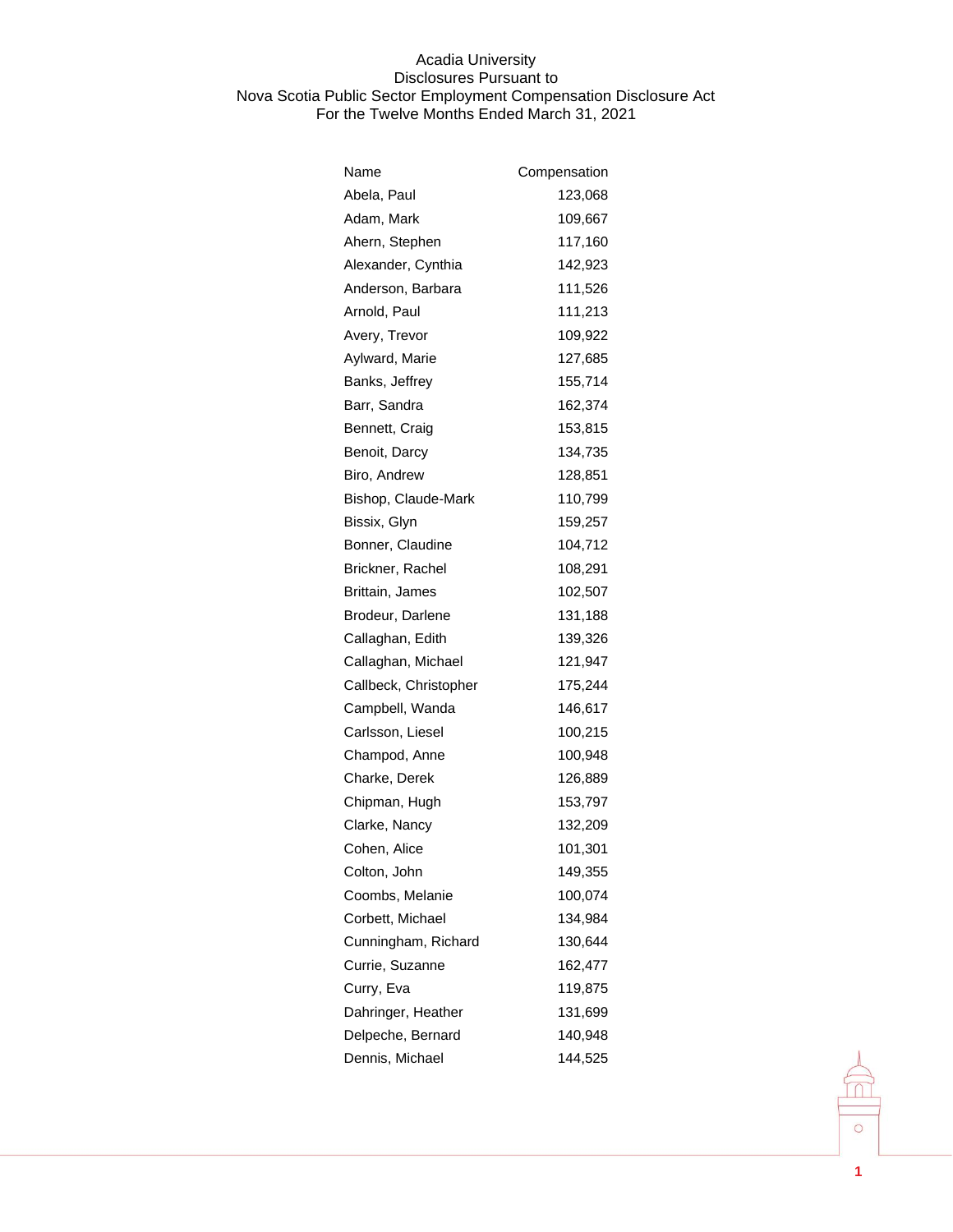| Name                  | Compensation |
|-----------------------|--------------|
| D'Entremont, Helene   | 101,590      |
| Devine, Michael       | 130,787      |
| Dickie, Kevin         | 130,294      |
| Doerr, Paul           | 133,525      |
| Doucette, Gary        | 112,628      |
| Duguay, Scott         | 144,671      |
| Duke, David           | 126,291      |
| Durant, Matthew       | 143,642      |
| Dye, Kelly            | 138,344      |
| Dyment, Janet         | 133,175      |
| Easy, Russell         | 106,153      |
| Ellis, Bobby          | 112,220      |
| Elshof, Leo           | 121,430      |
| Evans, Rodger         | 140,675      |
| Falkenham, Marcel     | 123,330      |
| Faraone, Nicoletta    | 126,770      |
| Feltmate, lan         | 133,663      |
| Fowles, Jonathon      | 161,357      |
| Frank, Lesley         | 131,775      |
| Gibson, Glenys        | 142,131      |
| Grant, James          | 109,015      |
| Guiney Yallop, John   | 108,204      |
| Handrigan, Nancy      | 132,303      |
| Hansen, John          | 127,226      |
| Hemming, Heather      | 178,866      |
| Henderson, T. Stephen | 109,121      |
| Hillier, Neil         | 161,945      |
| Holmberg, Diane       | 149,444      |
| Holt, Jason           | 127,300      |
| Hooper, Jeffrey       | 174,300      |
| Hopkins, Mark         | 125,548      |
| Huestis, Leigh        | 104,725      |
| Jha, Amitabh          | 143,497      |
| Kapoor, Harish        | 135,078      |
| Karsten, Richard      | 136,649      |
| Kayahan, Cevat        | 126,977      |
| Keefe, Clifford       | 195,467      |
| Kiefte, Anna          | 108,102      |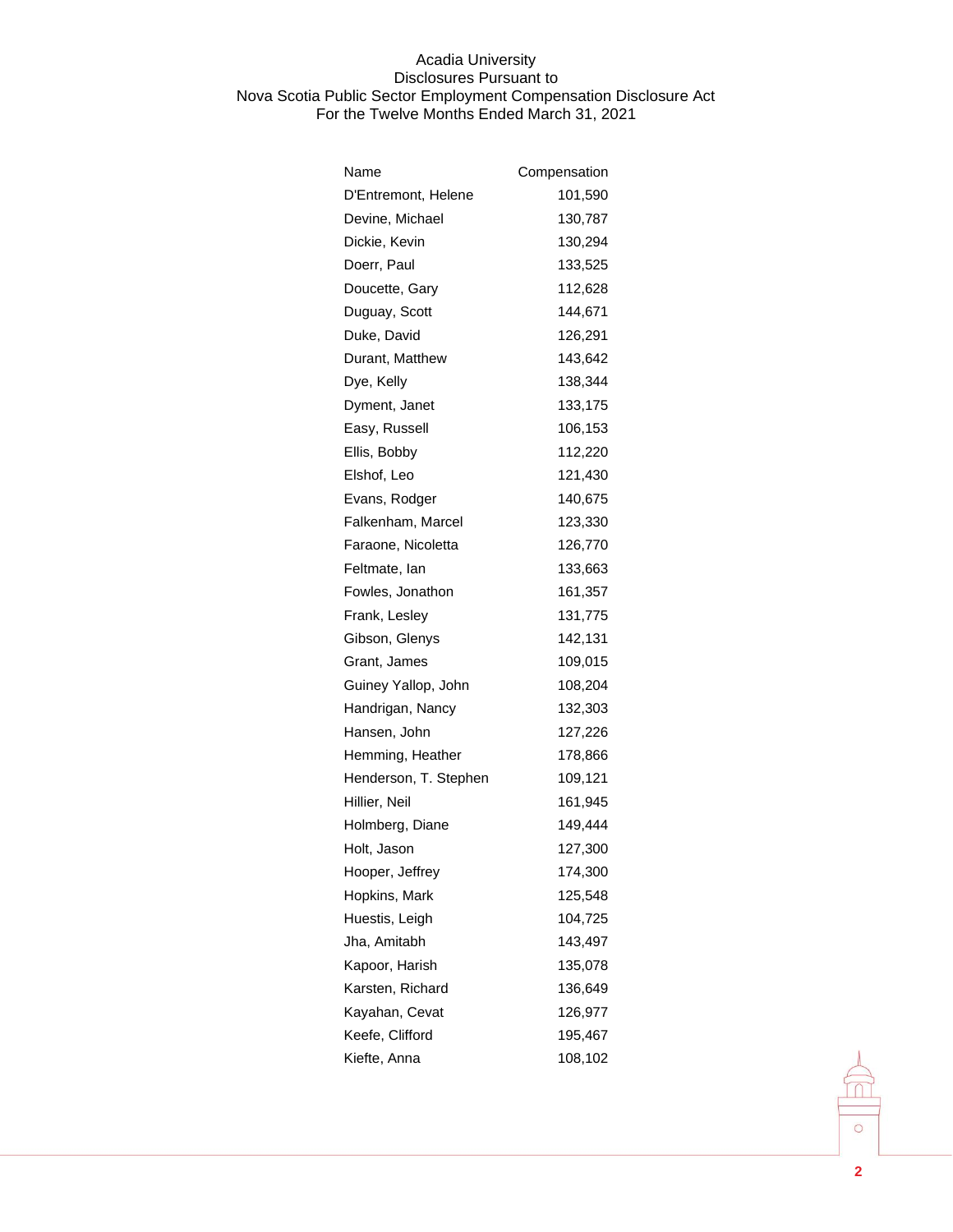| Name                     | Compensation |
|--------------------------|--------------|
| Kruisselbrink, L. Darren | 133,674      |
| Landgraf, Diemo          | 119,647      |
| Landry, Scott            | 123,621      |
| Larocque, Lance          | 121,344      |
| Lauzon, Paul             | 122,043      |
| Lu, Wilson               | 120,215      |
| Lukeman, Matthew         | 131,485      |
| MacDonald, Jennifer      | 109,804      |
| MacKinnon, Gregory       | 142,938      |
| MacLean, Stephen         | 107,838      |
| MacLeod, James           | 160,481      |
| MacVicar, Mary           | 145,651      |
| Maitzen, Stephen         | 134,346      |
| Mallory, Mark            | 155,941      |
| McMullin, David          | 109,913      |
| McSweeney, Matthew       | 103,714      |
| Mendivil, Franklin       | 141,525      |
| Migliarisi, Anna         | 143,282      |
| Mitchell, Andrew         | 125,460      |
| Morley, Catherine        | 114,178      |
| Morrison, George         | 190,459      |
| Moussa, Hassouna         | 160,378      |
| Murimboh, John           | 124,124      |
| Murphy, Rene             | 152,402      |
| Murray, lan              | 128,203      |
| Mutlu, Can               | 101,021      |
| Narbeshuber, Lisa        | 121,789      |
| Newman, Randy            | 120,732      |
| O'Driscoll, Nelson       | 138,375      |
| Patterson, Erin          | 122,243      |
| Peng, Jianan             | 134,687      |
| Piper, David             | 118,567      |
| Price, Lisa              | 132,861      |
| Provencal, Vernon        | 148,323      |
| Quema, Anne              | 141,500      |
| Raeside, Robert          | 166,298      |
| Ramsay, Marc             | 120,908      |
| Rand, Jennie             | 122,155      |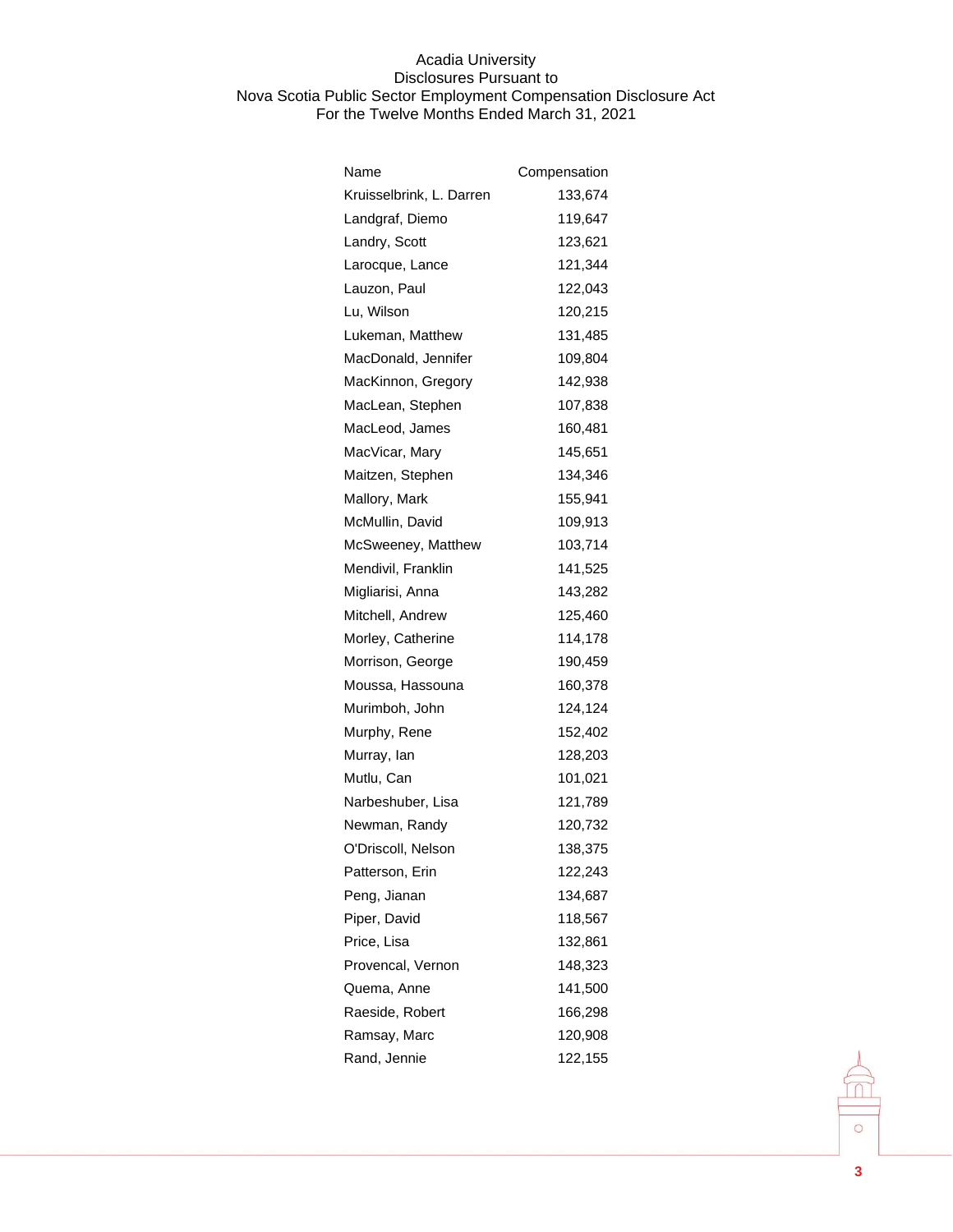| Name                 | Compensation |
|----------------------|--------------|
| Redden, Anna         | 149,673      |
| Richard, Jennifer    | 133,288      |
| Ricketts, Peter      | 341,305      |
| Rigg, Patricia       | 140,155      |
| Robertson, Michael   | 141,595      |
| Robicheau, Wendy     | 113,310      |
| Robinson, Laura      | 154,318      |
| Rudrum, Sarah        | 101,751      |
| Rushton, Christianne | 123,697      |
| Saklofske, Jon       | 125,247      |
| Sanford, James       | 113,057      |
| Seale, Robert        | 121,093      |
| Seaman, Roxanne      | 157,606      |
| Seamone, Donna       | 121,219      |
| Sears, Donna         | 110,974      |
| Sedgwick, James      | 101,629      |
| Semenenko, Igor      | 114,086      |
| Shakshuki, Elhadi    | 138,294      |
| Sheppard, Michael    | 108,652      |
| Shields, Christopher | 138,413      |
| Silver, Daniel       | 148,523      |
| Slights, Jessica     | 113,226      |
| Smith, Ann           | 113,394      |
| Smith, Todd          | 119,223      |
| Spooner, Ian         | 166,536      |
| Stanley, Clifford    | 143,991      |
| Stewart, Donald      | 143,314      |
| Stokesbury, Michael  | 127,818      |
| Symons, Douglas      | 157,322      |
| Tango, Martin        | 121,141      |
| Taylor, Philip       | 151,083      |
| Teismann, Holger     | 132,119      |
| Thomas, Christian    | 109,374      |
| Tinkham, Jennifer    | 103,852      |
| Tong, Anthony        | 116,178      |
| Townsend, Patricia   | 141,048      |
| Trofanenko, Brenda   | 102,311      |
| Trudel, Andre        | 137,076      |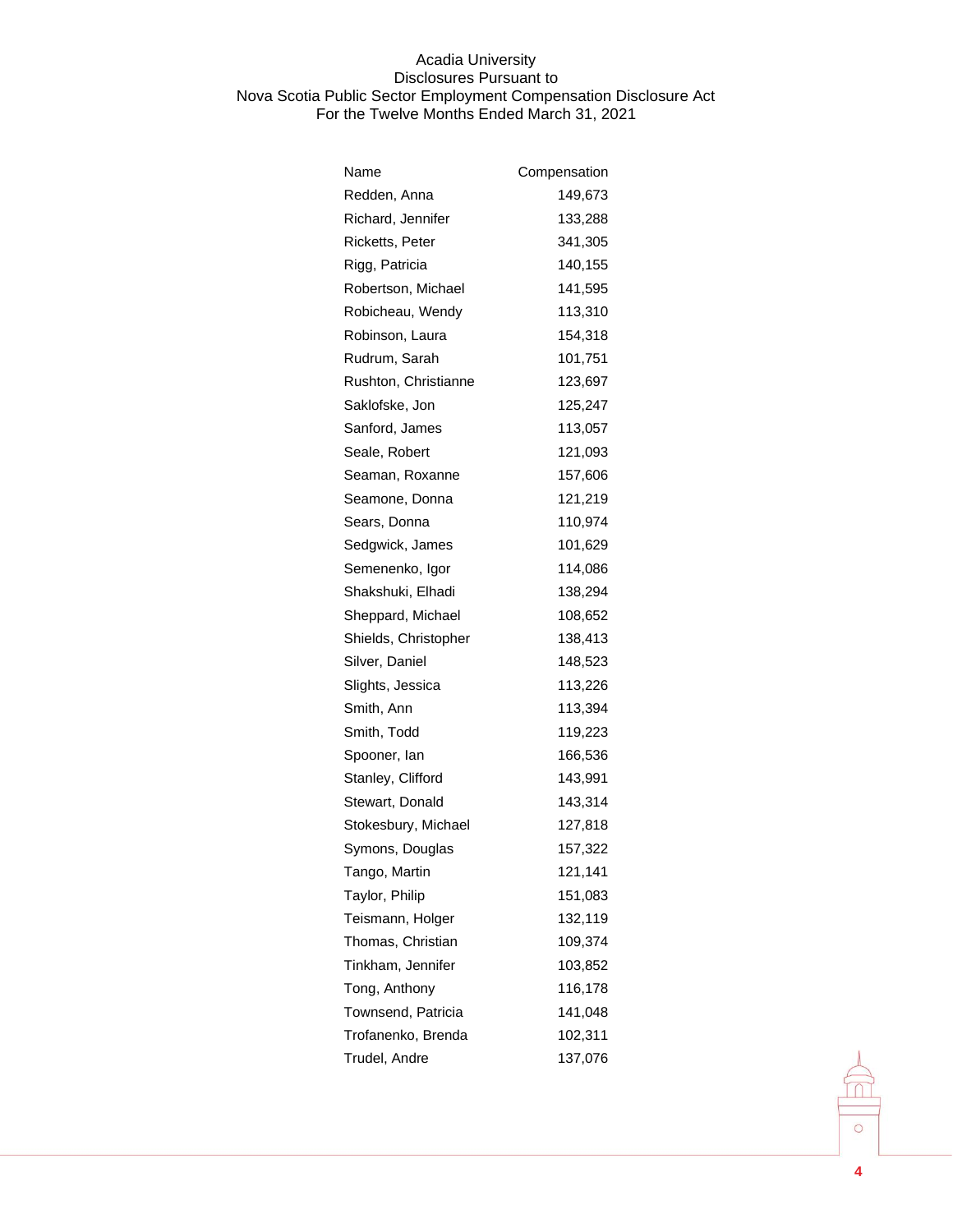| Name                 | Compensation |
|----------------------|--------------|
| Trudel, Cynthia      | 121,238      |
| Van Blarcom, Brian   | 142,236      |
| Vibert, Ann          | 155,797      |
| Vibert, Conor        | 179,412      |
| Vincent, Kerry       | 106,609      |
| Walker, Allison      | 105,624      |
| Wang, Xiaoting       | 103,720      |
| Wang, Yinglei        | 124,757      |
| Weatherbee, Terrance | 130,257      |
| Wentzell, Janna      | 101,849      |
| Whetter, Kevin       | 130,136      |
| Whidden, James       | 127,702      |
| Whitehall, Geoffrey  | 133,565      |
| Wilks, lan           | 133,284      |
| Williams, Peter      | 158,403      |
| Wilson, Brian        | 136,238      |
| Yang, Jun            | 122,978      |
| Zamlynny, Volodymyr  | 109,563      |
| Zhang, Haiyi         | 122,178      |
| Zhang, Ying          | 132,956      |